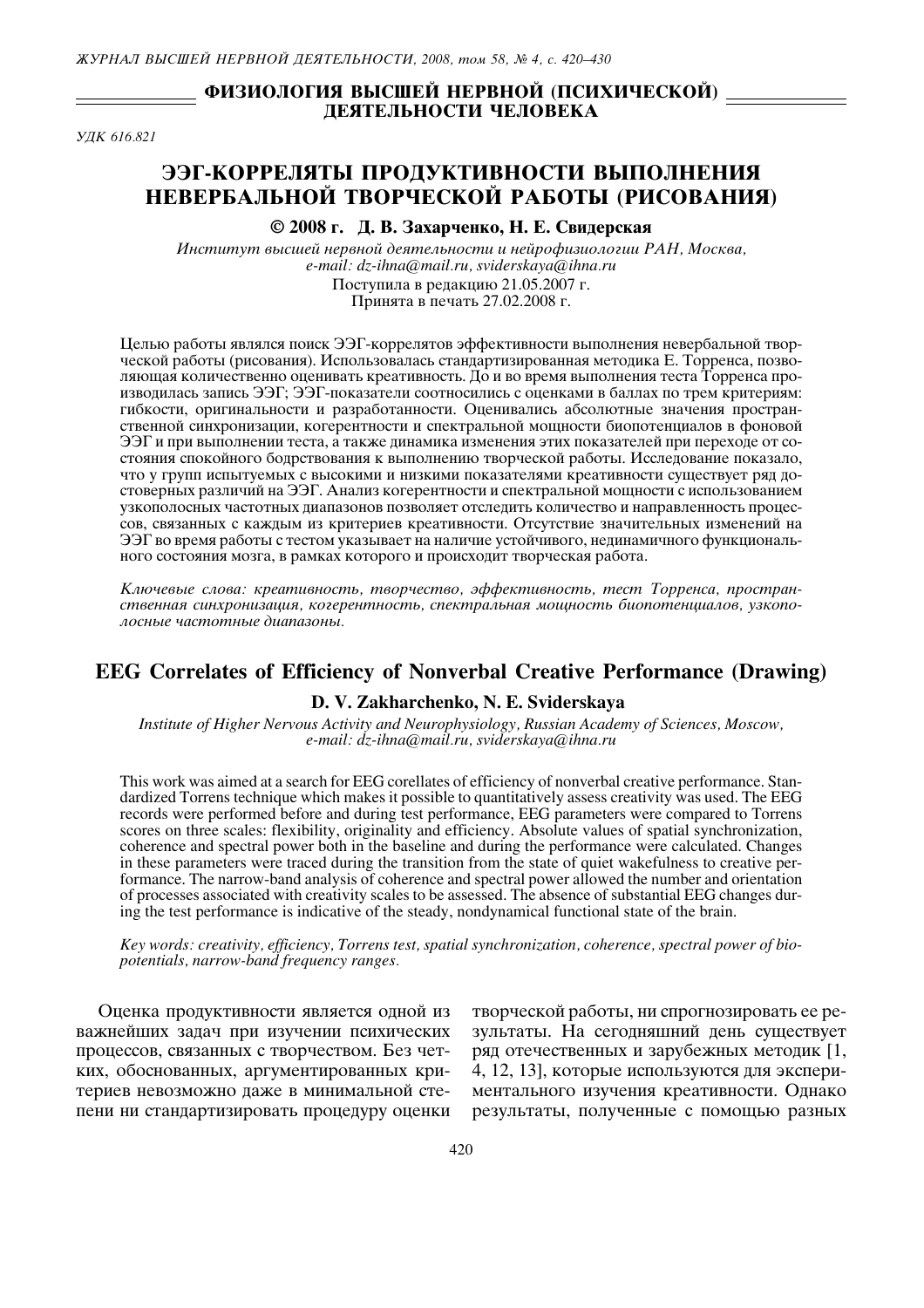методик, совпадают далеко не всегда [2]. Поэтому настоящее исследование касалось главным образом проблемы информативности ЭЭГ-показателей применительно к изучению невербального творчества (в нашем случае рисования). Задача исследования состояла в том, чтобы выяснить, какие из показателей ЭЭГ обладают наибольшей информативностью и какой тип анализа наиболее эффективен при исследованиях невербального творчества. Планировалось выяснить, насколько совпадают топографические характеристики ЭЭГ отдельных испытуемых со средними по группе (т.е. действительно ли имеют место некие эффекты, которые мы отслеживаем по топографическим характеристикам ЭЭГ, или же средние топокарты группы имеют чисто статистическую природу и с реальными психическими феноменами сопоставлены быть не могут); какая методика анализа ЭЭГ-данных дает наибольшее количество совпадений с результатами психологического тестирования: полжны мы анализировать абсолютные значения показателей ЭЭГ (в фоне с закрытыми глазами, в фоне с открытыми глазами, во время выполнения теста), или же более информативными явяются относительные показатели (анализ динамики изменения показателей ЭЭГ при переходе от спокойного бодрствования к выполнению теста); какие изменения показателей ЭЭГ происходят в процессе выполнения тестового задания, насколько сильно они выражены; насколько информативным является анализ частотных характеристик ЭЭГ (когерентности и спектральной мощности).

Для создания экспериментальной модели творческой работы мы воспользовались методикой Е. Торренса, которая неоднократно применялась разными исследователями, в том числе отечественными [7]. Методика Е. Торренса позволяет оценивать креативность в баллах по трем критериям (гибкость, разработанность и оригинальность), каждый из которых имеет стандартизированную процедуру оценивания. Поскольку испытуемый в процессе выполнения теста занят исключительно рисованием, нет никаких сомнений в том, что мы производим запись ЭЭГ именно в процессе творческой работы, а не какой-то другой интеллектуальной деятельности.

#### МЕТОДИКА

В исследовании принимали участие 32 испытуемых-добровольца, 16 мужчин и 16 жен-

ЖУРНАЛ ВЫСШЕЙ НЕРВНОЙ ДЕЯТЕЛЬНОСТИ

щин в возрасте от 18 до 40 лет. Для создания экспериментальной молели использовался второй субтест фигурной батареи из теста структуры креативности Е. Торренса [13]; из этого же теста были взяты критерии оценки креативности и методика их вычисления.

• гибкость - показатель оценивает разнообразие идей и стратегий достижения цели, способность решать похожие творческие задачи разными способами;

• оригинальность - характеризует способность испытуемого выдвигать неочевидные, небанальные идеи, неконформность, склонность к новаторским решениям;

• разработанность - наиболее специфическая характеристика невербальной креативности. Характеризует число идей, вложенных в рисунок, и тщательность, с которой разрабатывается тема. Поскольку время теста ограничено, показатель разработанности оценивает также скорость творческих процессов (число идей и оригинальных элементов рисунка в единицу времени).

ЭЭГ регистрировали с помощью портативной телеметрической установки "СИТ-ЭЭГ" (производитель ВНИИА, Москва) от 24 отведений, ориентируясь на международную систему 10–20, но с добавлением нескольких электродов из-за необходимости нестандартной обработки данных [11]. В качестве референтного электрода служил объединенный электрод на мочках ушей. Частота дискретизации сигнала при вводе в ЭВМ составляла 128 Гц.

Процедура исследования была следующая: испытуемый садился в кресло, на голове у него закрепляли электроды; затем испытуемого просили расслабиться и примерно в течение 3 мин производили запись фоновой ЭЭГ (свет в камере выключен, глаза закрыты), после чего запись фоновой ЭЭГ производилась еще раз (свет в камере включен, глаза открыты).

Затем испытуемому выдавали бланки теста Торренса, карандаши и фломастеры; зачитывалась инструкция: "На этих двух страницах нарисованы незаконченные фигуры. Нужно дорисовать их так, чтобы получились осмысленные рисунки. Постарайтесь сделать это максимально тщательно, проявите фантазию. Каждому рисунку нужно дать название. На выполнение этого задания отводится 10 мин. По ходу выполнения задания будет производиться запись электроэнцефалограммы, поэтому постарайтесь не моргать и производить

том 58  $N_2$  4 2008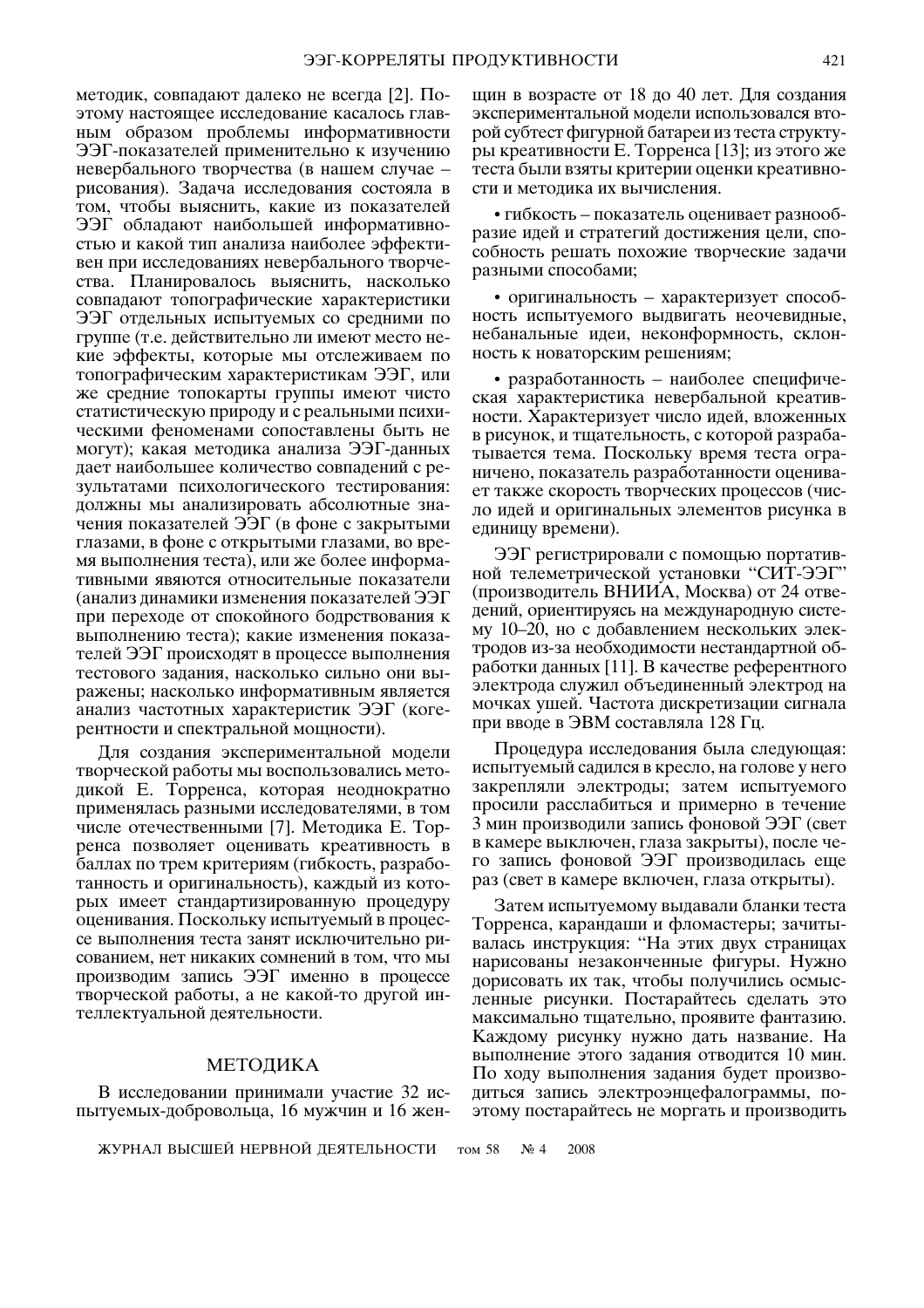| Стандартные<br>диапазоны | Дельта          |            |                 | Тета         |                |                                                        |   | Альфа          |                 |  |
|--------------------------|-----------------|------------|-----------------|--------------|----------------|--------------------------------------------------------|---|----------------|-----------------|--|
| Поддиапазоны             |                 | 2          | 3               | 4            | 5              | 6                                                      | 7 | 8              | 9               |  |
| Значения (Гц)            | $0.5 - 1.75$    | $1.76 - 3$ | $3.1 - 4.5$     |              |                | $4.5 - 5.75$ $5.76 - 7.25$ $7.26 - 8.25$ $8.26 - 9.75$ |   | $9.76 - 11$    | $11.01 - 12.25$ |  |
| Стандартные<br>Диапазоны |                 |            |                 |              | Бета 1         |                                                        |   |                |                 |  |
| Поддиапазоны             | 10              |            | 11              | 12           |                | 13                                                     |   | 14             | 15              |  |
| Значения (Гц)            | $12.26 - 13.5$  |            | $13.51 - 14.75$ | $14.76 - 16$ |                | $16.01 - 17.25$                                        |   | 17.26-18.75    | $18.76 - 20$    |  |
| Стандартные<br>Диапазоны |                 |            |                 |              | Бета 2         |                                                        |   |                |                 |  |
| Поддиапазоны             | 16              |            | 17              | 18           | 19             | 20                                                     |   | 21             | 22              |  |
| Значения (Гц)            | $20.01 - 21.25$ |            | $21.26 - 22.5$  | $22.51 - 24$ | $24.01 - 25.5$ | $25.51 - 27$                                           |   | $27.01 - 28.5$ | $28.51 - 30$    |  |

Таблица 1. Соответствие стандартных и нестандартных диапазонов ЭЭГ Table 1. Compliance of standard and non-standard frequency range EEG

как можно меньше движений лицевыми мышцами - это ухудшает качество записи".

Если вопросов не возникало, подавалась команда "Начали!", испытуемый начинал рисовать, включали секундомер и начинали запись ЭЭГ. ЭЭГ записывали тремя отрезками длительностью по 3 мин, чтобы иметь возможность отслеживать динамику изменения ЭЭГ-показателей по ходу выполнения теста; артефакты удаляли как непосредственно в процессе записи, так и по окончании обследования (в процессе обработки ЭЭГ). По истечении 10 мин подавали команду "Закончили!", у испытуемого забирали бланки с рисунками и снимали электроды.

Визуальный анализ ЭЭГ не позволяет выявить наличие каких-либо специфических паттернов, однако изменения в амплитудно-частотных характеристиках ЭЭГ при переходе к выполнению теста отчетливо видны. Чтобы количественно оценить величину этих изменений, данные подвергались математической обработке. Анализ ЭЭГ-данных проводили с помощью программы "Синхро-ЭЭГ", которая является штатным программным обеспечением для аппаратно-программного комплекса "СИТ-ЭЭГ". Оценивали:

• уровень пространственной синхронизации потенциалов (ПС) – характеризует линейные (кросскорреляционные) взаимоотношения между потенциалами всех пунктов отведения. Этот показатель вычислялся на основе предварительного подсчета коэффициентов корреляции между потенциалами всех пунктов

отведения ЭЭГ. Далее эти коэффициенты преобразовывали по критерию Фишера и получали "индексы" пространственной синхронизации биопотенциалов для каждого из 24 пунктов отведения, которые суммировались, в результате чего и вычислялся показатель ПС [5, 8];

• когерентность (КОГ) по 6 стандартным или 22 нестандартным диапазонам (оценивает синхронизацию биопотенциалов по частоте);

• спектральную мощность (СМ) биопотенциалов по 6 стандартным или 22 нестандартным диапазонам.

Объединение данных по четырем соседним пунктам отведений ЭЭГ позволило выделить шесть основных областей коры: фронтальные левого  $(F_s)$  и правого  $(F_d)$  полушарий, парието-темпоральные левого (PTs) и правого (PTd) полушарий и окципитальные левого  $(O<sub>s</sub>)$  и правого  $(Od)$  полушарий.

Когерентность и спектральную мощность оценивали по 22 нестандартным диапазонам: такой подход позволяет более точно оценить частотные характеристики ЭЭГ, а также дает возможность отследить разнонаправленные изменения в рамках стандартных частотных диапазонов. Информация о соответствии стандартных и нестандартных диапазонов представлена в табл. 1.

Оценка уровня креативности производилась в соответствие со стандартными ключами методики Е. Торренса. При статистическом анализе данных использовали непараметрический U-критерий Манна-Уитни и параметри-

ЖУРНАЛ ВЫСШЕЙ НЕРВНОЙ ДЕЯТЕЛЬНОСТИ том 58  $N_2$  4 2008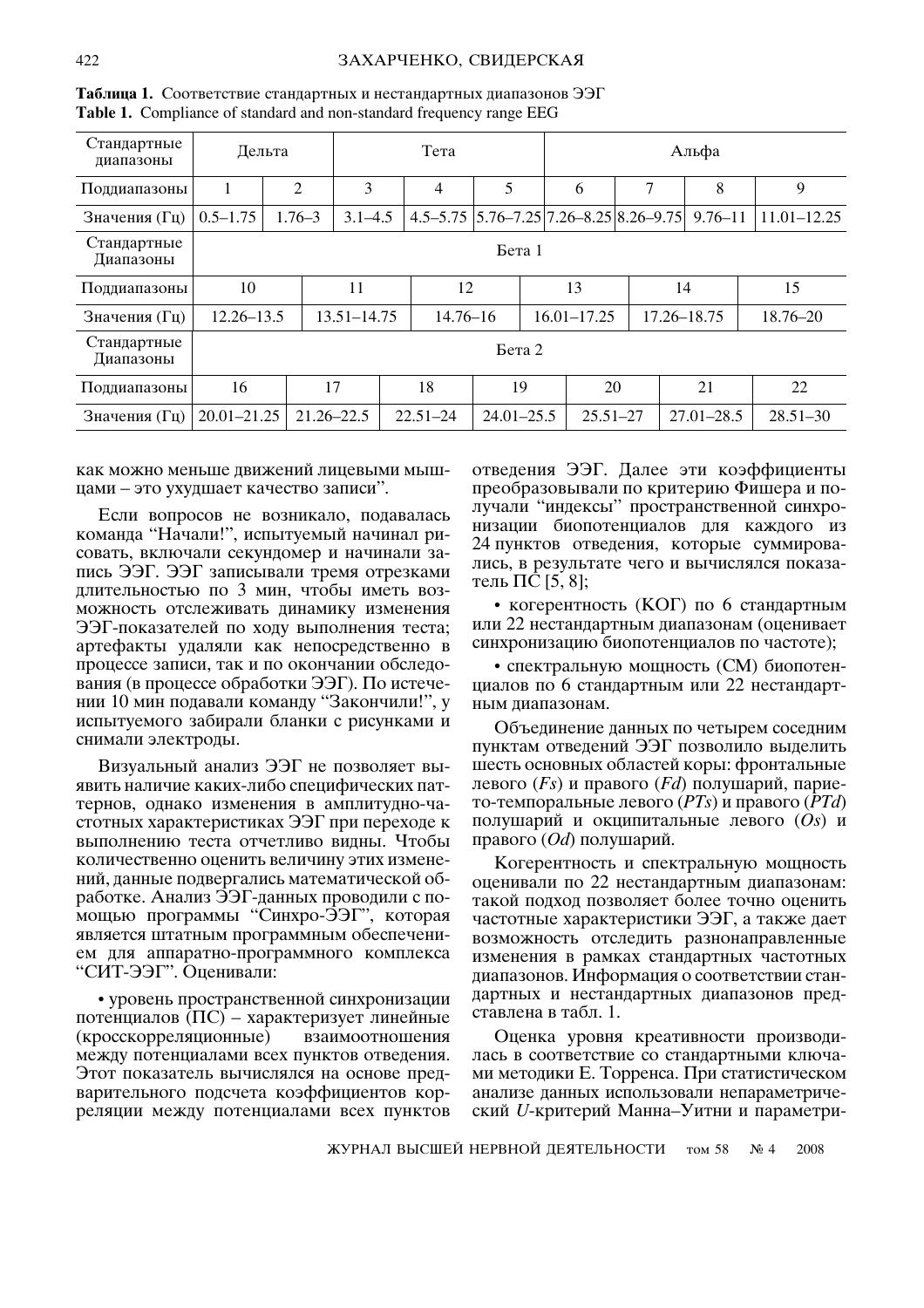

Рис. 1. Топографические карты абсолютных значений пространственной синхронизации (ПС) биопотенциалов. а - разработанность, б - оригинальность, в - гибкость. 1 - фоновая ЭЭГ с закрытыми глазами, 2 - фоновая ЭЭГ с открытыми глазами, 3 - во время выполнения теста Торренса. Fig. 1. Topographical maps of absolute values of spatial synchronization biopotentials.  $a$  – productivity,  $\delta$  – originality,  $\theta$  – flexibility. *I* – background EEG blindly, 2 – background EEG with open eyes,  $\hat{3}$  – during performance of the Torrens's test.

ческий t-критерий Стьюдента, а также кросскорреляционный анализ.

## РЕЗУЛЬТАТЫ ИССЛЕДОВАНИЙ

Используя ключ к тесту Торренса, для каждого из 28 испытуемых (записи четверых были отсеяны из-за большого числа артефактов) мы вычислили значения показателей гибкости, оригинальности и разработанности (в баллах). По каждому из показателей креативности выборку разделили на две группы - с высокими и низкими значениями показателя. Таким образом, мы получили шесть групп:

Гибкость низкая – 17 человек (6.65  $\pm$  0.7 балла), высокая – 11 человек (8.73  $\pm$  0.8 балла);

Оригинальность низкая – 13 человек (5.08  $\pm$  $\pm$  1.32), высокая – 15 человек (10.67  $\pm$  2.55);

Разработанность низкая – 15 человек (30.93  $\pm$  $\pm$  10.63), высокая – 13 человек (65.77  $\pm$  11.32).

ЖУРНАЛ ВЫСШЕЙ НЕРВНОЙ ДЕЯТЕЛЬНОСТИ

Затем мы провели сравнительный анализ абсолютных значений пространственной синхронизации биопотенциалов. Топокарты приведены на рис. 1, достоверные отличия - в табл. 2.

Первое, что хотелось бы отметить, - это значительные межгрупповые различия ПС в фоновой ЭЭГ (с закрытыми глазами). Различия эти затрагивают несколько меньшую площадь коры, чем, например, в пробах с открытыми глазами (см. табл. 2), зато абсолютные значения у них наибольшие. Особенно хорошо это видно на примере групп с высокой и низкой разработанностью (рис. 1,  $a$ , 1).

Второй интересный факт: в последовательности проб "фон с закрытыми глазами  $\rightarrow$  фон с открытыми глазами  $\rightarrow$  тест" во всех группах число и топография очагов повышенной ПС принципиально не меняется: меняется степень выраженности, но число и топографические

том 58  $N_2$  4 2008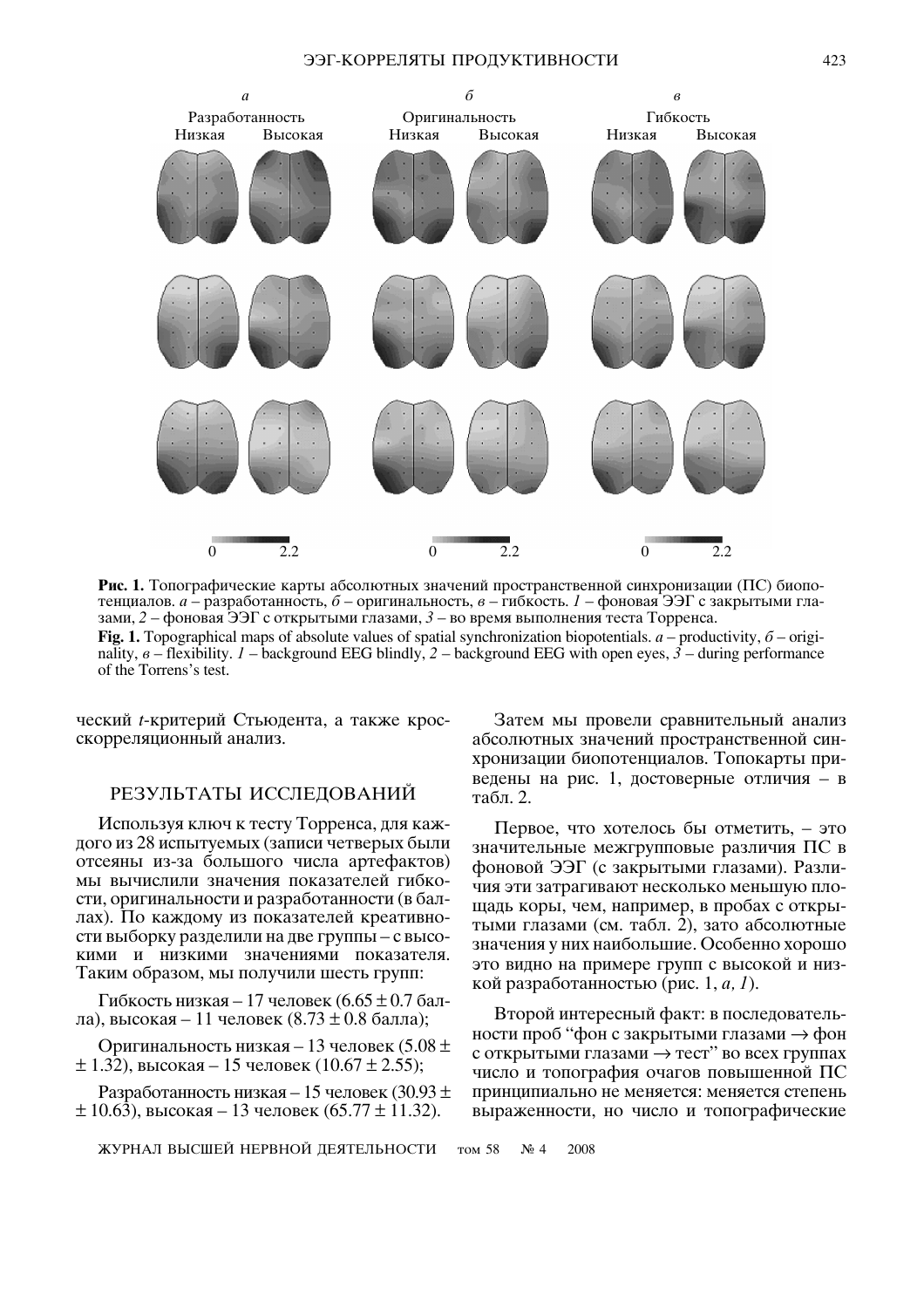| Таблица 2. Достоверные различия пространственной синхронизации (ПС) в группах с низкими и высокими |  |  |
|----------------------------------------------------------------------------------------------------|--|--|
| баллами по показателям креативности                                                                |  |  |

| Показатель      | Запись                             | $F_{S}$   | Fd | PTS          | PTd | Os. | Od |
|-----------------|------------------------------------|-----------|----|--------------|-----|-----|----|
| РАЗРАБОТАННОСТЬ | Фоновая ЭЭГ (глаза закрыты)        | $\,<\,$   | <  |              |     |     |    |
|                 | Фоновая ЭЭГ (глаза открыты)        | $\,<\,$   | <  | $\bullet$    |     |     |    |
|                 | Во время выполнения теста Торренса |           |    | >            |     |     |    |
| ОРИГИНАЛЬНОСТЬ  | Фоновая ЭЭГ (глаза закрыты)        | >         |    | ٠            |     |     |    |
|                 | Фоновая ЭЭГ (глаза открыты)        | >         |    | ٠            |     |     |    |
|                 | Во время выполнения теста Торренса | >         |    | $\mathbf{r}$ |     |     |    |
| ГИБКОСТЬ        | Фоновая ЭЭГ (глаза закрыты)        |           |    | <            |     |     |    |
|                 | Фоновая ЭЭГ (глаза открыты)        | >         |    | $\,<\,$      |     |     |    |
|                 | Во время выполнения теста Торренса | $\bullet$ |    | ٠            | >   |     |    |

Table 2. Authentic differences of spatial synchronization in groups with low and high values on parameters of creativity

Примечание. Достоверность по Стьюденту,  $p < 0.05$ . < – ПС достоверно выше в группе с высокими значениями показателя, > - ПС достоверно ниже в группе с высокими значениями показателя, - - различия недостоверны.

Таблица 3. Изменения пространственной синхронизации потенциалов при переходе от состояния покоя к выполнению теста Торренса

Table 3. Changes of spatial synchronization of potentials passing from the quiescent period to performance of the Torrens's test

| Показатель      | Группа  | Fs | Fd | <b>PTs</b> | <b>PTd</b> | <b>Os</b> | Od |
|-----------------|---------|----|----|------------|------------|-----------|----|
| РАЗРАБОТАННОСТЬ | Высокая |    |    |            |            |           |    |
|                 | Низкая  |    |    |            |            |           |    |
| ОРИГИНАЛЬНОСТЬ  | Высокая |    |    |            |            |           |    |
|                 | Низкая  |    |    |            |            |           |    |
| ГИБКОСТЬ        | Высокая |    |    |            |            |           |    |
|                 | Низкая  |    |    |            |            |           |    |

Примечание. Достоверность по Стьюденту,  $p < 0.05$ .  $\lt$  – во время выполнения теста ПС выше, чем в фоновой ЭЭГ (с открытыми глазами), > – во время выполнения теста ПС ниже, чем в фоновой ЭЭГ (с открытыми глазами),  $-$  различия недостоверны.

характеристики очагов в целом постоянны (см. рис. 1, столбики).

Третий отличительный момент - топографические характеристики ПС в фоновой ЭЭГ (и с закрытыми, и с открытыми глазами) у большинства конкретных испытуемых в значительной степени совпадают с топографическими характеристиками группы, в которую они входят. Зато при выполнении теста Торренса какой-либо системы в топографических характеристиках ПС не обнаружено – средние топокарты по группе (рис. 1, *а*, 3, *б*, 3, *в*, 3) являются чисто статистической величиной и, как правило, не совпадают с топокартами отдельных испытуемых.

Следующий интересный факт: в фоновой ЭЭГ (с закрытыми глазами) у группы с высокими показателями разработанности имеет место специфическое сочетание очагов повышенной пространственной синхронизации биопотенциалов по диагонали левая окципитальная область  $(O<sub>S</sub>)$  – правая фронтальная область (*Fd*) полушарий мозга. Аналогичное сочетание уже неоднократно отмечалось при исследованиях креативности [9, 10].

Помимо абсолютных значений мы отслеживали также динамику изменения показателей ЭЭГ при переходе от состояния покоя к выполнению тестового задания. В табл. 3 приведена информация об изменениях пространственной синхронизации во время выполнения теста Торренса (из показателей ПС во время выполнения теста вычитались показатели ПС фоновой ЭЭГ с открытыми глазами).

ЖУРНАЛ ВЫСШЕЙ НЕРВНОЙ ДЕЯТЕЛЬНОСТИ ТОМ 58  $\mathbf{N}^{\mathbf{0}}$  4 2008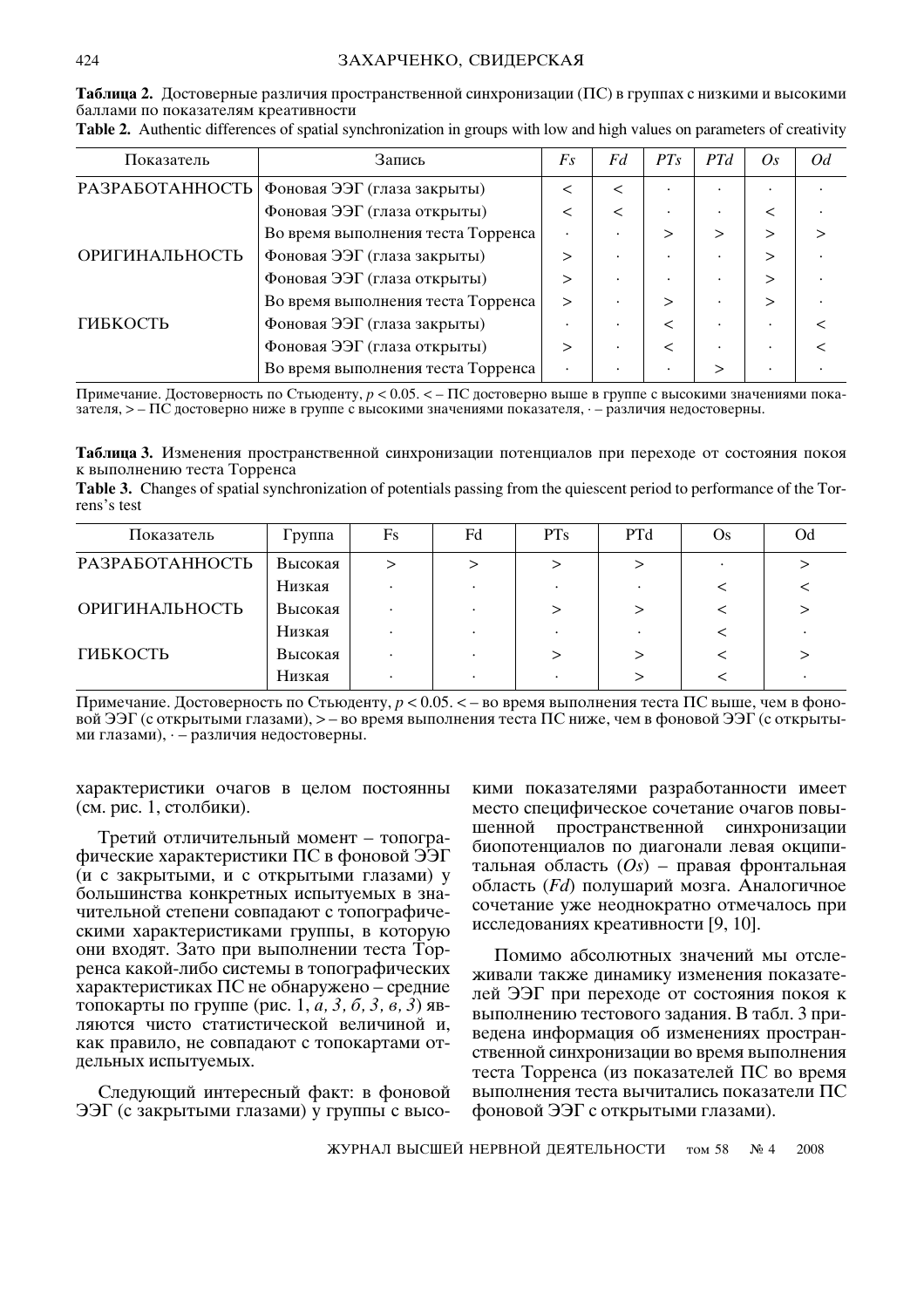Анализируя изменения в ПС при переходе к выполнению творческой работы, следует иметь в виду, что конфигурация очагов увеличения/уменьшения ПС у каждого конкретного испытуемого имеет мало общего с усредненной конфигурацией по группе. Данные, представленные в табл. 2, являются чисто статистическими и не отражают изменения топографических характеристик ПС в каждом конкретном случае. Единственный вывод, который мы можем спелать в этой связи - высокие показатели по критериям разработанности, гибкости и оригинальности связаны преимущественно с уменьшением уровня ПС потенциалов.

Однако если анализировать динамику изменения ПС в каждом конкретном случае, обнаруживается другая интересная закономерность: в процессе выполнения творческой работы конфигурация очагов повышенной/пониженной ПС и абсолютные значения ПС практически не изменяются. Иными словами, при выполнении творческой работы динамика состояния выражена крайне слабо или вообще отсутствует. На рис. 2 представлены топокарты изменения ПС испытуемой М. в процессе выполнения теста Торренса.

Записанная ЭЭГ разбита на шесть отрезков по 10–12 эпох каждый. Как видно, при переходе от состояния спокойного бодрствования к выполнению творческой работы происходит резкое изменение ПС, затрагивающее достаточно большую площадь поверхности коры (рис. 2, *а*). После этого всякие изменения либо прекращаются совсем, либо проявляются в виде единичных бессистемных флюктуаций, затрагивающих небольшую площадь (рис. 2,  $\partial$ ). Аналогичная динамика (точнее, отсутствие динамики) состояния характерна для всех без исключения испытуемых. Резкий переход от спокойного бодрствования к творческой работе тоже характерен для всех без исключения испытуемых. В связи с этим логично предположить существование двух дискретных состояний: "спокойное бодрствование" и "творческая работа", переход между которыми осуществляется или вообще мгновенно, или достаточно быстро (не дольше 40 с: минимально возможный отрезок для анализа  $\Im$ – 10 эпох, одна эпоха  $-4$  c).

Не имея возможности адекватно представить все данные по показателям когерентности и спектральной мощности (их слишком много), остановимся только на наиболее интересных, на наш взгляд, отличиях.



Рис. 2. Топокарты изменения ПС в процессе выполнения теста Торренса (испытуемая М.). а разность между первым интервалом теста Торренса и фоновой ЭЭГ (с открытыми глазами),  $\bar{6}$  разность между вторым и первым интервалами теста Торренса, в - разность между третьим и вторым интервалами, г - разность между четвертым и третьим интервалами,  $\partial$  – разность между пятым и четвертым интервалами, е - разность между шестым и пятым интервалами. Fig. 2. Topographical maps of change of spatial synchronization during performance of the Torrens's test (volunteer M.).  $a - a$  difference between the first interval of the Torrens's test and background EEG (with open eyes),  $\delta$  – a difference between the second and first interval of the Torrens's test,  $\theta$  – a difference between the third and second interval,  $z - a$ difference between the fourth and third interval,  $\partial$  – a difference between the fifth and fourth interval.  $e$  – a difference between the sixth and fifth interval.

В группе с высокой разработанностью мы отмечаем значительное снижение когерентности в дельта-диапазоне (1-й поддиапазон), в то

том 58  $N_2$  4 2008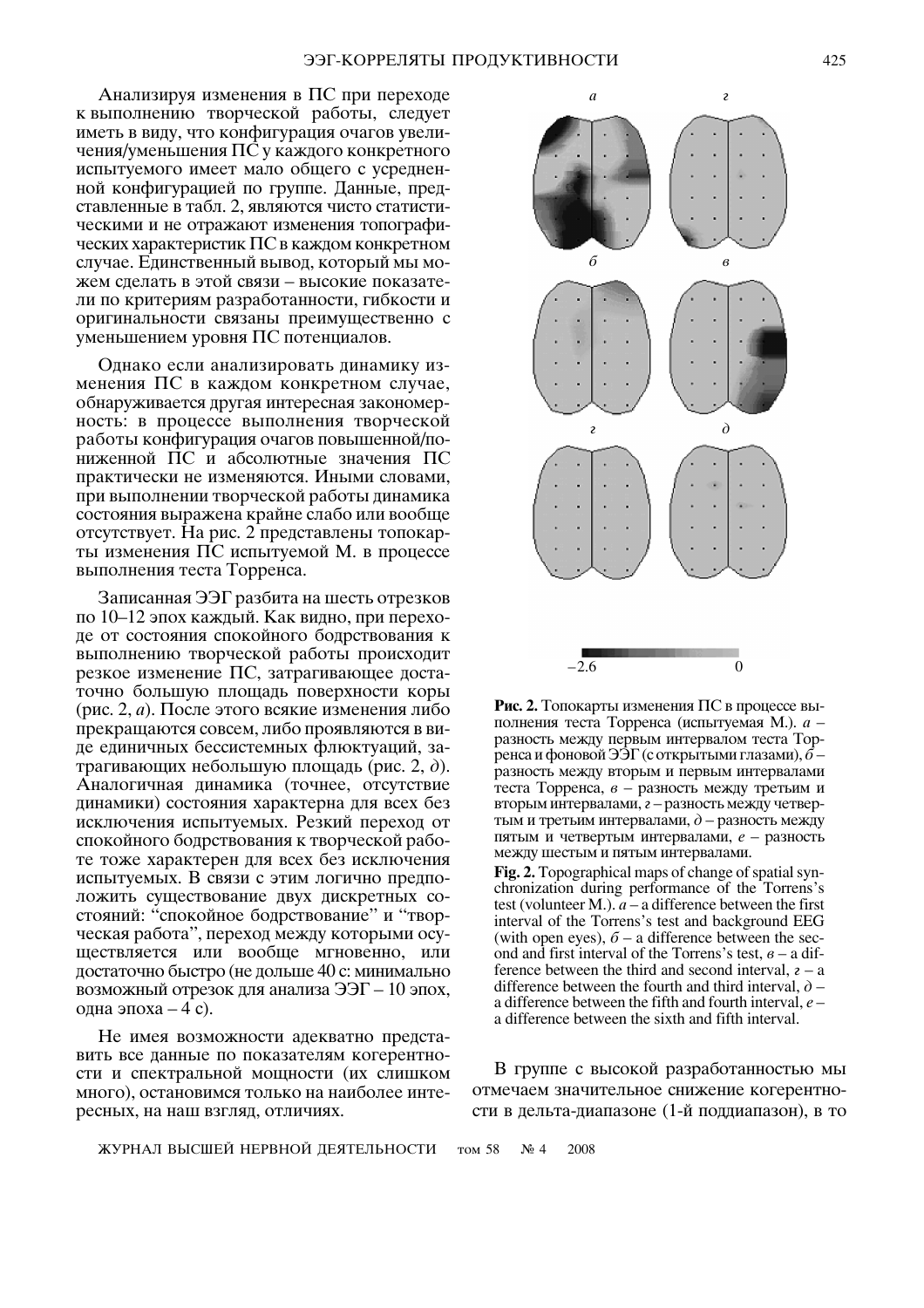# ЗАХАРЧЕНКО, СВИДЕРСКАЯ

| Зона           |          | Дельта         |   | Тета |   |        |                | Альфа |   |         |         | Бета 1 |       |    |         |    |       |         | Бета 2 |         |       |         |
|----------------|----------|----------------|---|------|---|--------|----------------|-------|---|---------|---------|--------|-------|----|---------|----|-------|---------|--------|---------|-------|---------|
|                | 1        | $\mathfrak{2}$ | 3 | 4    | 5 | 6      | $\overline{ }$ | 8     | 9 | 10      | 11      | 12     | 13    | 14 | 15      | 16 | 17    | 18      | 19     | 20      | 21    | 22      |
| Fs             | $\geq$   |                |   |      |   |        |                |       |   |         |         |        |       |    |         |    |       |         |        |         | $\,<$ | $\,<\,$ |
| Fd             | $\rm{>}$ |                |   |      |   | $\geq$ |                |       |   |         |         |        |       | >  | $\,<\,$ |    |       |         |        |         | $\,<$ | $\,<\,$ |
| PTS            | $\,>\,$  |                |   |      |   |        | $\,<\,$        |       |   |         |         |        |       |    | $\,<\,$ |    |       | $\,<\,$ |        | ≺       |       | <       |
| <b>PTd</b>     | $\rm{>}$ |                |   |      |   | $\geq$ |                |       |   |         | $\,<\,$ |        |       |    | $\,<\,$ |    |       | $\,<\,$ |        | $\,<\,$ |       |         |
| O <sub>S</sub> |          |                |   |      |   |        |                |       |   | $\,<\,$ |         |        |       |    |         |    | $\,<$ | <       |        | <       |       |         |
| Od             | $\gt$    |                |   |      |   |        |                |       |   |         |         |        | $\,<$ |    |         |    |       | $\,<\,$ |        | <       |       |         |

Таблица 4. Изменения когерентности при переходе к выполнению теста Торренса **Table 4.** Changes of coherence passing to performance the Torrens's test

| . . | I<br>۰. |  |
|-----|---------|--|
|     |         |  |

| $3$ <sub>OHa</sub> |          | Дельта         |   | Тета |   |       |              | Альфа |         |    |    | Бета 1 |         |    |         |         |    |       | Бета 2 |         |    |    |
|--------------------|----------|----------------|---|------|---|-------|--------------|-------|---------|----|----|--------|---------|----|---------|---------|----|-------|--------|---------|----|----|
|                    | $\bf{I}$ | $\overline{2}$ | 3 | 4    | 5 | 6     | $\mathbf{r}$ | 8     | 9       | 10 | 11 | 12     | 13      | 14 | 15      | 16      | 17 | 18    | 19     | 20      | 21 | 22 |
| F <sub>S</sub>     | $\,<\,$  |                |   |      |   |       |              |       |         |    |    |        |         |    |         |         |    |       |        |         |    |    |
| Fd                 |          | >              |   |      |   |       |              |       |         |    |    |        |         |    |         |         |    |       |        | $\,<\,$ |    |    |
| PTS                |          |                |   |      |   |       |              |       | <       |    |    |        | $\,<\,$ |    |         |         |    |       |        | $\,<\,$ |    |    |
| PTd                |          |                |   |      |   |       |              |       | $\,<\,$ |    |    |        |         |    |         | $\,<\,$ |    |       |        | $\,<\,$ |    |    |
| O <sub>S</sub>     | $\,<\,$  |                |   |      |   |       | <            |       | <       |    | <  |        | $\,<\,$ |    | $\,<\,$ | $\,<$   |    |       |        | $\,<$   |    | <  |
| Od                 |          |                |   |      |   | $\,<$ |              |       | <       |    |    |        |         |    |         | $\,<\,$ |    | $\,<$ |        | $\,<\,$ |    |    |

| I<br>I<br>٠<br>٧<br>š |  |
|-----------------------|--|
| ۰,<br>×<br>۰.         |  |

| Зона           | Дельта |                             |   | Тета |   |          |   | Альфа |   |         |    | Бета 1 |         |    |         |    |         |         | Бета 2 |         |       |    |
|----------------|--------|-----------------------------|---|------|---|----------|---|-------|---|---------|----|--------|---------|----|---------|----|---------|---------|--------|---------|-------|----|
|                |        | $\bigcap$<br>$\overline{a}$ | 3 | 4    | 5 | $\sigma$ | ⇁ | 8     | 9 | 10      | 11 | 12     | 13      | 14 | 15      | 16 | 17      | 18      | 19     | 20      | 21    | 22 |
| $F_{S}$        |        |                             |   |      |   |          |   |       |   | $\,<\,$ |    |        |         |    | $\,<\,$ |    |         |         |        |         | $\,<$ |    |
| Fd             |        |                             |   |      |   |          |   |       |   |         |    |        |         |    |         |    |         | $\,<\,$ |        | $\,<\,$ |       |    |
| PTS            |        |                             |   |      |   |          |   |       |   | <       |    |        |         |    | <       |    |         | $\,<\,$ |        | $\,<\,$ |       |    |
| PTd            |        |                             |   |      |   |          |   |       |   |         |    |        |         |    |         |    |         | $\,<\,$ |        | $\,<\,$ |       |    |
| O <sub>S</sub> |        |                             |   |      |   |          |   |       |   | $\,<\,$ |    |        | $\,<\,$ |    |         |    | $\,<\,$ | $\,<\,$ |        | $\,<\,$ |       |    |
| Od             |        |                             |   |      |   |          |   |       |   |         |    |        | $\,<\,$ |    | $\,<$   |    |         | $\,<\,$ |        | $\,<\,$ |       |    |

*'*

| $3$ <sub>OHa</sub> | Дельта |   | Тета |   |               |              | Альфа |         |    |    | Бета 1 |    |    |    |         |    |         | Бета 2  |    |         |         |
|--------------------|--------|---|------|---|---------------|--------------|-------|---------|----|----|--------|----|----|----|---------|----|---------|---------|----|---------|---------|
|                    | ↑<br>∠ | 3 | 4    | 5 | $\mathfrak b$ | $\mathbf{r}$ | 8     | 9       | 10 | 11 | 12     | 13 | 14 | 15 | 16      | 17 | 18      | 19      | 20 | 21      | 22      |
| Fs                 |        |   |      |   |               |              |       |         |    |    |        |    |    |    |         |    |         |         |    | $\,<\,$ | $\,<\,$ |
| Fd                 |        |   |      |   |               |              |       |         |    |    |        |    |    |    |         |    |         |         |    |         |         |
| PT <sub>S</sub>    |        |   |      |   |               | $\,<\,$      |       | $\,<\,$ |    |    |        |    |    |    |         | <  |         |         | <  |         | $\,<\,$ |
| PTd                |        |   |      |   |               | $\,<\,$      |       | <       |    |    |        |    |    |    |         |    |         |         |    | ≦       | $\,<\,$ |
| O <sub>S</sub>     |        |   |      |   |               |              |       | <       |    |    |        |    |    |    | $\prec$ |    |         |         | <  |         | $\,<\,$ |
| Od                 |        |   |      |   |               |              |       | $\,<\,$ |    |    |        |    |    |    |         |    | $\,<\,$ | $\,<\,$ |    |         | $\,<\,$ |

ЖУРНАЛ ВЫСШЕЙ НЕРВНОЙ ДЕЯТЕЛЬНОСТИ том 58 № 4 2008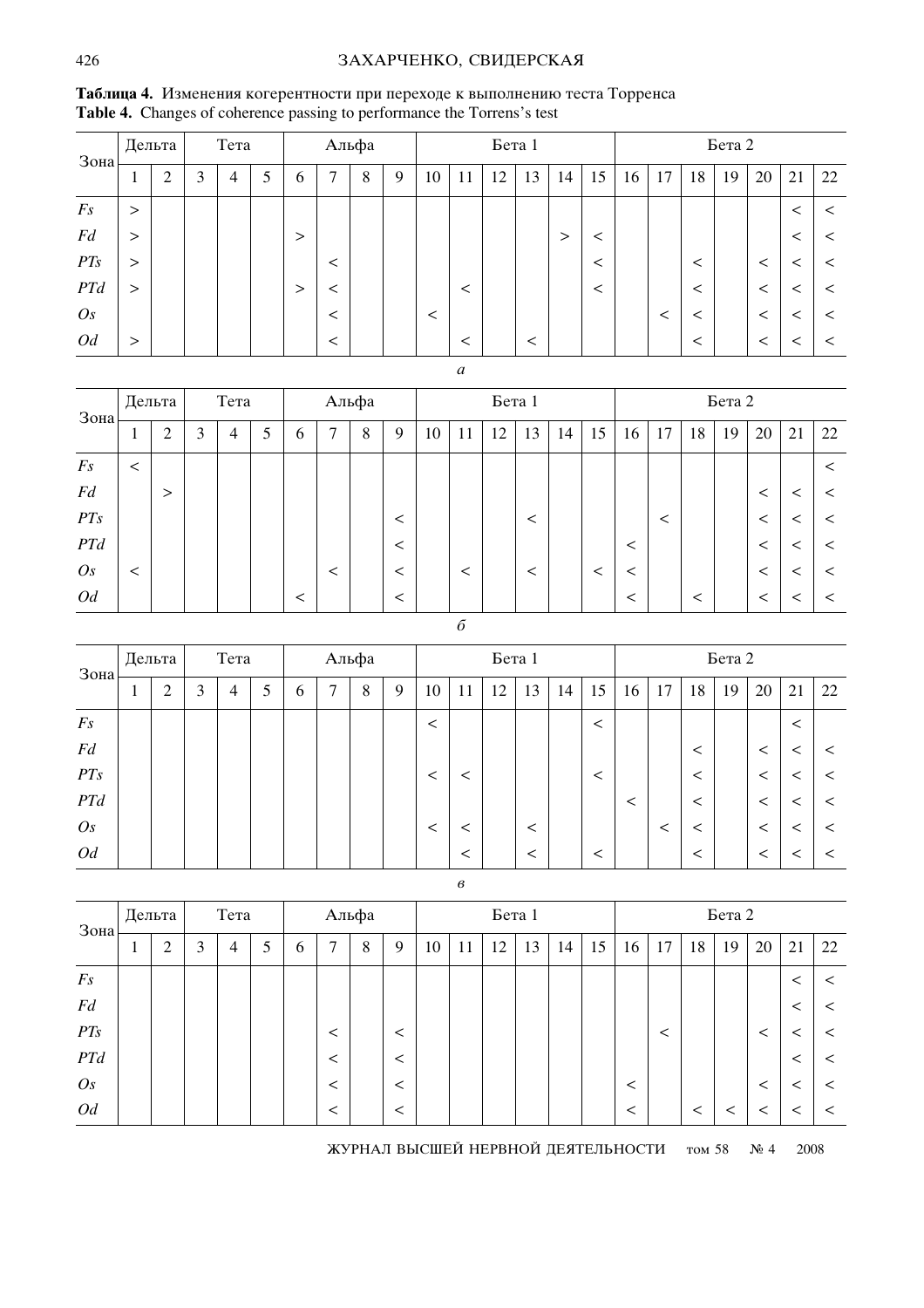## Таблица 4. Окончание Table 4. (Contd.)

|                |        |   |      |   |               |   |       |   |    | <sub>2</sub> |    |        |    |         |    |    |    |    |        |    |    |
|----------------|--------|---|------|---|---------------|---|-------|---|----|--------------|----|--------|----|---------|----|----|----|----|--------|----|----|
| Зона           | Дельта |   | Тета |   |               |   | Альфа |   |    |              |    | Бета 1 |    |         |    |    |    |    | Бета 2 |    |    |
|                | ◠<br>∠ | 3 | 4    | 5 | $\mathfrak b$ | ⇁ | 8     | 9 | 10 | 11           | 12 | 13     | 14 | 15      | 16 | 17 | 18 | 19 | 20     | 21 | 22 |
| $F_{S}$        |        |   |      |   |               |   |       |   |    |              |    |        |    | $\,<\,$ |    |    |    |    |        |    |    |
| Fd             |        |   |      |   |               |   |       |   |    |              |    |        |    |         |    |    |    |    |        |    |    |
| PTS            |        |   |      |   |               |   |       |   |    | <            |    |        |    | $\,<\,$ |    |    |    |    | $\,<$  |    |    |
| PTd            | >      |   |      |   |               |   |       |   |    |              |    |        |    | $\,<\,$ |    |    |    |    | $\,<$  |    |    |
| O <sub>S</sub> |        |   |      |   |               |   |       |   |    |              |    |        |    | $\,<$   |    |    | <  |    | $\,<$  |    |    |
| Od             |        |   |      |   |               |   |       |   |    |              |    |        |    | $\,<\,$ |    |    |    |    | $\,<$  |    |    |
|                |        |   |      |   |               |   |       |   |    | $\lambda$    |    |        |    |         |    |    |    |    |        |    |    |

| Зона           | Дельта |        |   | Тета |   |             | Альфа |   |   |    |        | Бета 1 |       |    |    |    |        |    | Бета 2 |    |    |    |
|----------------|--------|--------|---|------|---|-------------|-------|---|---|----|--------|--------|-------|----|----|----|--------|----|--------|----|----|----|
|                |        | ◠<br>∠ | 3 | 4    | 5 | $\mathbf b$ | ⇁     | 8 | Q | 10 | 1<br>1 | 12     | 13    | 14 | 15 | 16 | $\tau$ | 18 | 19     | 20 | 21 | 22 |
| F <sub>S</sub> |        |        |   |      |   |             |       | > |   |    |        |        |       |    |    |    |        |    |        |    |    |    |
| Fd             |        |        |   |      |   |             |       |   |   |    |        |        |       |    |    |    |        |    |        |    |    |    |
| PTS            |        |        |   |      |   |             |       |   |   |    |        |        |       |    |    |    |        |    |        |    |    |    |
| PTd            |        |        |   |      |   |             |       |   |   |    |        |        |       |    |    |    |        | <  |        | ≦  |    |    |
| O <sub>S</sub> |        |        |   |      |   |             |       |   |   |    |        |        | $\,<$ |    |    |    |        |    | <      |    |    |    |
| Od             |        |        |   |      |   |             |       |   |   |    |        |        |       |    |    |    |        |    |        |    |    |    |

Примечание. Достоверность по Стьюденту,  $p < 0.05$ . *а* – изменения когерентности в группе с высокой разработанностью,  $\delta$  – то же, в группе с низкой разработанностью,  $\epsilon$  – то же, в группе с высокой оригинальностью,  $z$  – то же, в группе с низкой оригинальностью,  $\partial$  – то же, в группе с высокой гибкостью,  $e$  – то же, в группе с низкой гибкостью, < - достоверное увеличение показателя, > - достоверное уменьшение показателя.

время как у группы с низкой разработанностью таких изменений не происходит (табл. 4, *а*, *б*). В альфа-диапазоне в обоих случаях незначительное увеличение когерентности происходит в одном узкополосном поддиапазоне (высокая разработанность - 7-й поддиапазон, низкая -9-й поддиапазон). Сходная топографическая конфигурация позволяет предположить, что в обоих случаях мы имеем дело с одним и тем же процессом; что это за процесс - установить не представляется возможным. В диапазонах бета1 и бета2 у обеих групп динамика в целом сходная – идет увеличение когерентности. Изменения спектральной мощности (СМ) характеризуются снижением тета-активности (4-й поддиапазон) в группе с низкой разработанностью; в группе с высокой разработанностью значительно сильнее выражено снижение в диапазонах альфа и бета1; в диапазоне бета2 снижение спектральной мощности отмечается только в лобных областях. Динамика увеличения СМ в области высоких частот у групп с высокой и низкой разработанностью примерно одинаковая.

У группы испытуемых с низкой оригинальностью отмечается значительный рост когерентности в альфа-диапазоне в затылочных и височно-теменно-затылочных областях (7-й и 9-й поддиапазоны). В диапазоне бета1, наоборот, увеличение когерентности происходит в группе с высокими показателями оригинальности, в то время как в группе с низкой оригинальностью в этом диапазоне достоверных изменений нет (табл. 4, в, г). Динамика в диапазоне бета2 сходная. Спектральная мощность характеризуется наличием слабо выраженной отрицательной динамики в диапазонах дельта (2-й поддиапазон) и тета (5-й поддиапазон) в группе с низкой оригинальностью. В диапазонах альфа и бета1 изменения аналогичные идет снижение спектральной мощности (небольшие отличия есть только по частоте). В диапазоне бета2 также сходная динамика - по-

ЖУРНАЛ ВЫСШЕЙ НЕРВНОЙ ДЕЯТЕЛЬНОСТИ том 58  $\mathbf{N}$ <sup>0</sup> 4 2008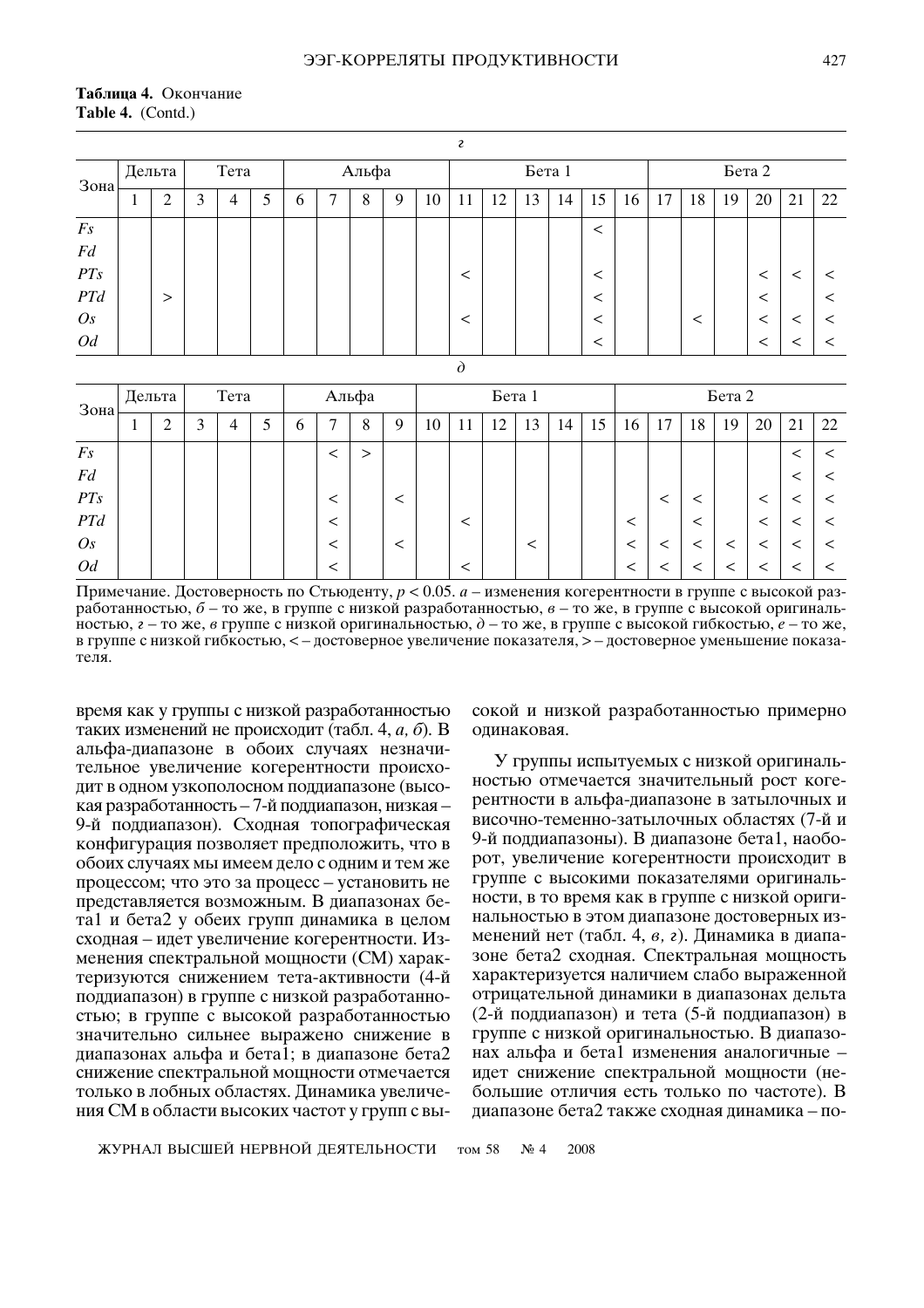казатели растут в затылочных и височно-теменных областях.

При переходе к выполнению теста Торренса у группы с низкой гибкостью происходит увеличение когерентности в альфа-диапазоне (7-й поддиапазон); аналогичное по топографической конфигурации увеличение когерентности в группе с высокой гибкостью происходит в диапазоне бета1 (15-й поддиапазон). Возможно, это аналогичные процессы, идущие на разных частотах (табл. 4, д, е). В диапазоне бета1 (11-й поддиапазон) мы наблюдаем одинаковые по частоте и направленности изменения, но в разных полушариях. В диапазоне бета2 у группы с низкой гибкостью увеличение когерентности выражено значительно сильнее, хотя тенденция в целом одинаковая. Снижение спектральной мощности в тета-диапазоне (4-й поддиапазон) характерно для группы с высокими показателями гибкости. В альфадиапазоне снижение идет в обеих группах, но у группы с низкой гибкостью оно выражено сильнее. В диапазоне бета1 снижение спектральной мощности больше выражено у группы с низкой гибкостью, но происходит оно только в лобных областях. Для диапазона бета2 характерна сходная динамика - происходит увеличение спектральной мощности, но в группе с низкой гибкостью это увеличение выражено несколько сильнее.

Формат статьи не позволяет подробно проанализировать все показатели фоновых ЭЭГ и показатели ЭЭГ во время выполнения теста, отметим лишь две особенности, которые будут интересны при интерпретации результатов: во-первых, в фоновых ЭЭГ с закрытыми глазами существуют значительные различия межлу группами с высокими и низкими показателями креативности. Во-вторых, при выполнении теста Торренса у группы с высокой разработанностью в левой парието-темпоральной области значения спектральной мощности достоверно ниже, чем у группы с низкой разработанностью, причем не просто ниже, а ниже непрерывно по большому диапазону частот (13.5–30 Гц), т.е. практически полностью захватываются диапазоны бета1 и бета2.

## ОБСУЖДЕНИЕ РЕЗУЛЬТАТОВ

Как видно из представленных данных, выполнение невербальной творческой работы (рисования) связано со снижением уровня пространственной синхронизации и спектральной мощности (в основном в альфа-диапазоне) на

значительной части площади коры. Чем лучше выполняется креативный тест, тем сильнее эти процессы выражены. Факт интересный, хотя и не новый: еще в 1975 г. К. Мартиндейл и Д. Хайнс [14] показали, что творческая работа связана со снижением корковой активации в лобных областях. Есть и данные, указывающие на генерализованное снижение спектральной мощности по всей поверхности коры при выполнении креативного теста [3, 6]. Достоверно неизвестно, почему при творческой работе происходит торможение и десинхронизация ритмов, поэтому мы предлагаем на выбор два варианта интерпретации. Вариант первый: снижение активности происходит как результат некоторой аутизации, необходимой для достижения состояния концентрации и сосредоточенности на решении сложной задачи. Мозгу необходимо свести к минимуму воздействие побочных раздражителей и отвлекающих факторов. Второй возможный вариант интерпретации: информационные процессы, связанные с творческой работой, идут в нескольких узкочастотных диапазонах одновременно; для осуществления этих процессов требуются некие абсолютные значения уровня активации в разных участках коры, которые могут быть разными для разных испытуемых, но в среднем ниже фоновых. Такая интерпретация объясняет, в частности, почему на фоне общего торможения мы наблюдаем достоверное увеличение когерентности в отдельных диапазонах частот – как раз в тех областях коры, где происходит снижение пространственной синхронизации и спектральной мощности. Особенно показательными в этой связи являются диапазоны альфа и (в меньшей степени) бета1.

Следующий интересный факт – отсутствие динамики ЭЭГ-показателей во время выполнения теста. Как видно из представленных данных, динамика или вообще отсутствует, или выражена в виде единичных бессистемных всплесков. Причем отсутствует динамика не в среднем по выборке, она отсутствует у каждого конкретного испытуемого. Полученные результаты можно интерпретировать единственным образом: выполнение творческой работы (независимо от эффективности) связано с формированием некоего жесткого состояния, в котором и выполняется работа; переход в это состояние происходит достаточно быстро (не дольше 40 с) либо вообще мгновенно. Иными словами, при переходе к выполнению творческой работы формируется (или

ЖУРНАЛ ВЫСШЕЙ НЕРВНОЙ ДЕЯТЕЛЬНОСТИ том 58  $N_2$  4 2008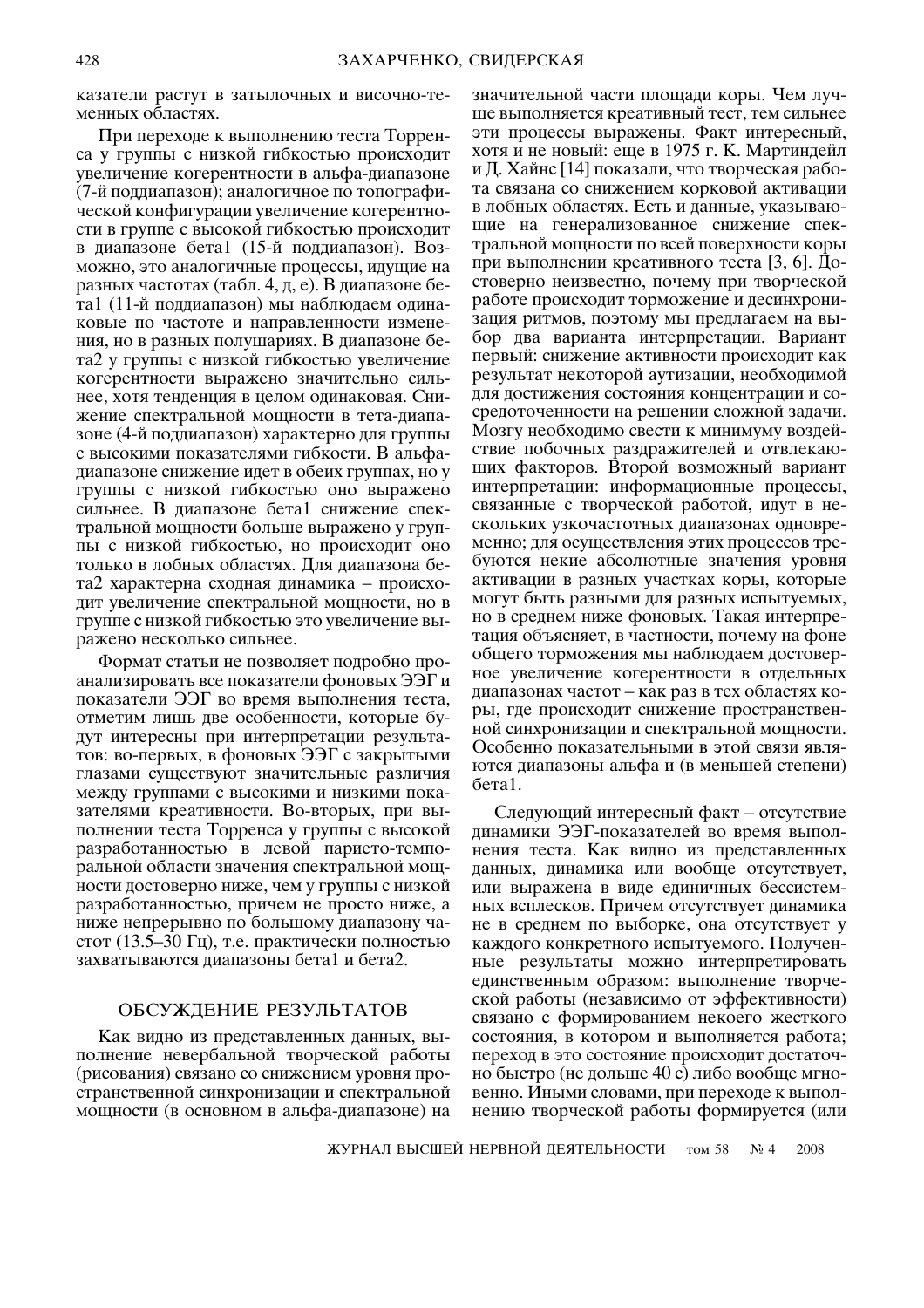актуализируется сформированное в прошлом) жесткое дискретное состояние, в котором испытуемый находится вплоть до окончания работы. В дальнейшем представляется перспективным исследование как раз таких жестких, нединамичных состояний, а также механизмов перехода из одного состояния в другое.

Третий интересный факт связан с анализом внутригрупповой вариабельности топографических показателей ЭЭГ. Если в фоновой ЭЭГ (и с закрытыми, и с открытыми глазами) пространственные характеристики биопотенциалов у конкретных испытуемых более или менее совпадают со средними по группе, то при выполнении теста Торренса у каждого испытуемого пространственные характеристики индивидуальны и на средние топокарты группы, как правило, не похожи. Получается, что жесткое нединамичное состояние, которое мы наблюдаем при творческой работе, в каждом конкретном случае формируется за счет активности разных участков коры и разных абсолютных значений ЭЭГ-показателей в этих участках. Логично допустить, что при выполнении теста испытуемый пользуется одновременно несколькими механизмами обработки информации, но используют их разные испытуемые с разной интенсивностью; дополнительно к этому подключается операционная и семантическая память (которая также у каждого своя и используется по-своему) - в результате в каждом конкретном случае мы получаем разную топографию. Число информационных процессов можно примерно оценить, используя узкополосные частотные диапазоны, но для этого необходим отдельный эксперимент.

Следующий интересный момент - существование значительных различий в фоновой ЭЭГ в группах с высокими и низкими показателями креативности. Интересно, что наиболее информативной в этом плане является фоновая ЭЭГ с закрытыми глазами – межгрупповые различия здесь самые большие. Следует отметить также наличие специфической конфигурации очагов повышенной ПС биопотенциалов – диагональное сочетание  $Os-Fd$  в группе с высокой разработанностью. Аналогичное сочетание уже неоднократно отмечалось при исследованиях креативности [9, 10]. Особенности использовавшихся методик позволяют интерпретировать сочетание очагов повышенной ПС биопотенциалов по диагонали Os-Fd как показатель высокой скорости творческих процессов, что полностью соот-

ветствует нашим данным\*. Интересно также, что на фоне общего снижения пространственной синхронизации при переходе к выполнению теста снижение по диагонали  $Os-Fd$  выражено несколько меньше, чем в целом по коpe.

С диагональю  $Os-Fd$  связана еще одна интересная особенность: как показывают исследования [9], при обучении творческим профессиям происходит переориентация очагов повышенной ПС биопотенциалов. До обучения у большинства испытуемых в фоновой ЭЭГ отмечаются очаги повышенной ПС либо в левой фронтальной и правой окципитальной области коры, либо разбросанные бессистемно; после обучения очаги повышенной ПС в большинстве случаев выстраиваются по диагонали Os-Fd. Иначе говоря, под влиянием обучения происходит значительное изменение фоновой ЭЭГ. Данный факт позволяет интерпретировать фоновую ЭЭГ как некую сумму информации, в которой находят отражение знания, умения и навыки.

И последняя особенность – наличие зоны с низкой бета-активностью в височно-теменной области левого полушария у группы с высокой разработанностью. Особая роль, которую играют парието-темпоральные области при выполнении творческой работы, уже отмечалась исследователями [3]. Принято считать, что эти области связаны с использованием специальных знаний и умений; полученные нами данные не противоречат этой гипотезе, но только в том случае, если считать, что для использования специальных знаний и умений необходимы некие, достаточно низкие абсолютные значения спектральной мощности в диапазонах бета1 и бета2.

Обобщая все сказанное выше, предлагаем следующую схему, в которую непротиворечиво укладываются все полученные результаты: межгрупповые различия по критериям креативности (разработанности, оригинальности, гибкости) видны уже в фоновой ЭЭГ. Наибольшие различия характерны для фоновой ЭЭГ с закрытыми глазами. При переходе к выполнению творческой работы быстро формируется (не дольше чем за 40 с) или момен-

ЖУРНАЛ ВЫСШЕЙ НЕРВНОЙ ДЕЯТЕЛЬНОСТИ том 58  $N_2$  4 2008

<sup>\*</sup>Поскольку время выполнения теста ограничено (10 мин), показатель "разработанность" методики Е. Торренса оценивает помимо собственно разработанности еще и скорость творческих процессов (число идей и изобразительных элементов в единицу времени).